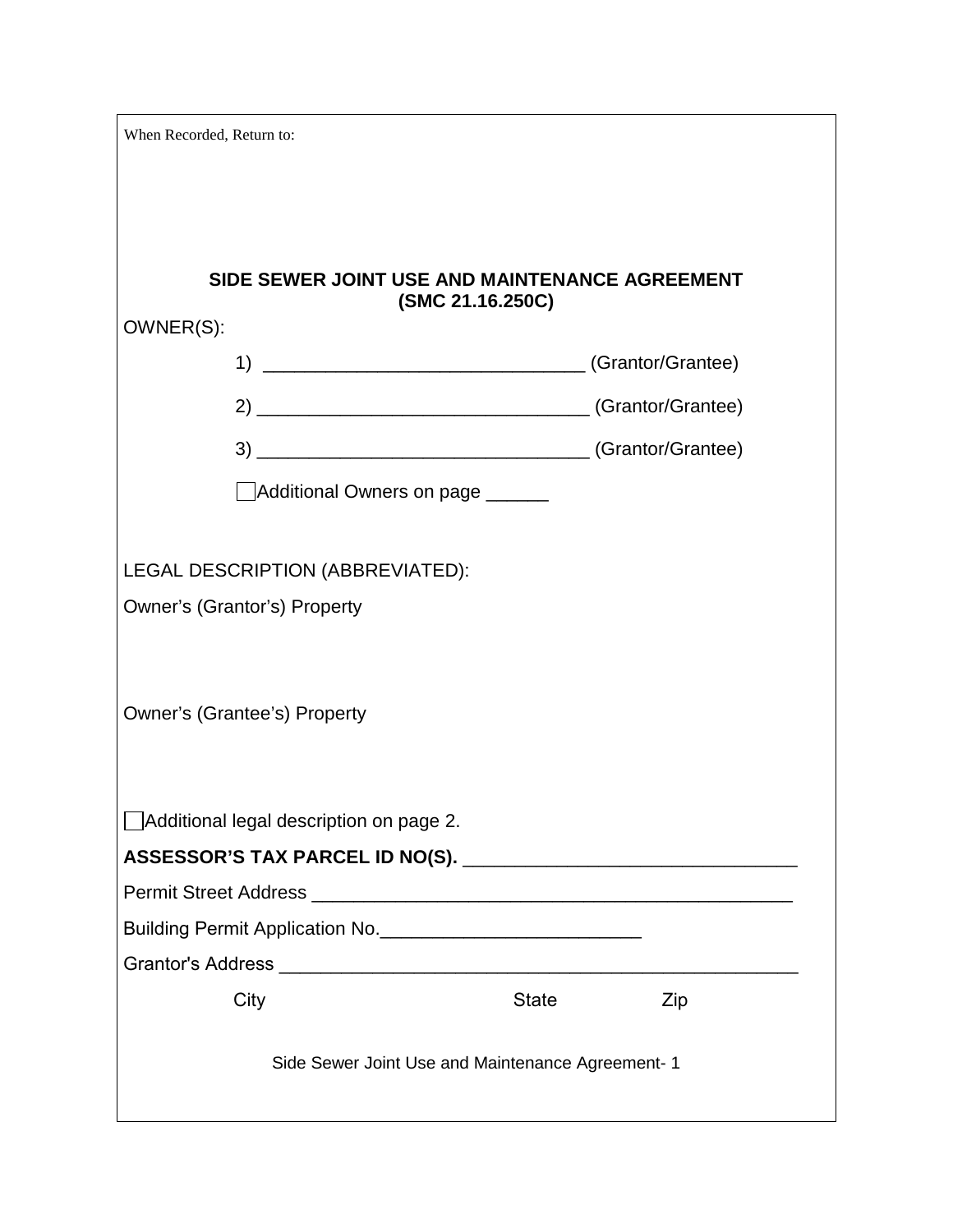| JOINT USE SIDE SEWER MAINTENANCE AGREEMENT<br>(SMC 21.16.250C)                                                                                                                                                                                                                                                                                                                                                                                                                                                                                                                                                                                                                                                                                                                        |
|---------------------------------------------------------------------------------------------------------------------------------------------------------------------------------------------------------------------------------------------------------------------------------------------------------------------------------------------------------------------------------------------------------------------------------------------------------------------------------------------------------------------------------------------------------------------------------------------------------------------------------------------------------------------------------------------------------------------------------------------------------------------------------------|
| THIS AGREEMENT, made this ________day of _________________, 20_________                                                                                                                                                                                                                                                                                                                                                                                                                                                                                                                                                                                                                                                                                                               |
|                                                                                                                                                                                                                                                                                                                                                                                                                                                                                                                                                                                                                                                                                                                                                                                       |
| ("Grantor")                                                                                                                                                                                                                                                                                                                                                                                                                                                                                                                                                                                                                                                                                                                                                                           |
|                                                                                                                                                                                                                                                                                                                                                                                                                                                                                                                                                                                                                                                                                                                                                                                       |
| ("Grantee")                                                                                                                                                                                                                                                                                                                                                                                                                                                                                                                                                                                                                                                                                                                                                                           |
| In consideration of the City's issuance of a permit to connect more than one structure<br>to one side sewer and in consideration of the mutual agreements made in this<br>Agreement, it is hereby agreed between the above-parties that:                                                                                                                                                                                                                                                                                                                                                                                                                                                                                                                                              |
| There exists a six (6) foot wide side sewer/drain line easement (3 foot wide on<br>1.<br>either side of the line of the side sewer constructed or to be constructed as shown in<br>the easement document attached as Exhibit A, ("Easement") for the joint use of the<br>property Owners identified above.                                                                                                                                                                                                                                                                                                                                                                                                                                                                            |
| 2. Both property Owners agree to comply with the requirements of the Side<br>Sewer Permit.                                                                                                                                                                                                                                                                                                                                                                                                                                                                                                                                                                                                                                                                                            |
| 3.<br>The cost of construction of said side sewer line shall be borne by the Owners                                                                                                                                                                                                                                                                                                                                                                                                                                                                                                                                                                                                                                                                                                   |
|                                                                                                                                                                                                                                                                                                                                                                                                                                                                                                                                                                                                                                                                                                                                                                                       |
|                                                                                                                                                                                                                                                                                                                                                                                                                                                                                                                                                                                                                                                                                                                                                                                       |
| The cost of maintenance, repairs, or reconstruction of that portion of the side<br>4.<br>sewer line used in common shall be borne in equal shares, except that the owners of<br>any lower parcel shall not be responsible for the part of the side sewer above their<br>connection; and when necessary to repair, clean or reconstruct the sewer line, the<br>parties to this agreement shall have a right of entry for that purpose.<br>The parties intend and agree on behalf of themselves and on behalf of their<br>5.<br>heirs, successors and assigns that this Agreement shall be a covenant running with<br>the land and shall be binding upon all parties and their heirs, executors,<br>administrators, successors, assigns, lessees, sub-lessees, tenants and sub-tenants. |
|                                                                                                                                                                                                                                                                                                                                                                                                                                                                                                                                                                                                                                                                                                                                                                                       |

Side Sewer Joint Use and Maintenance Agreement- 2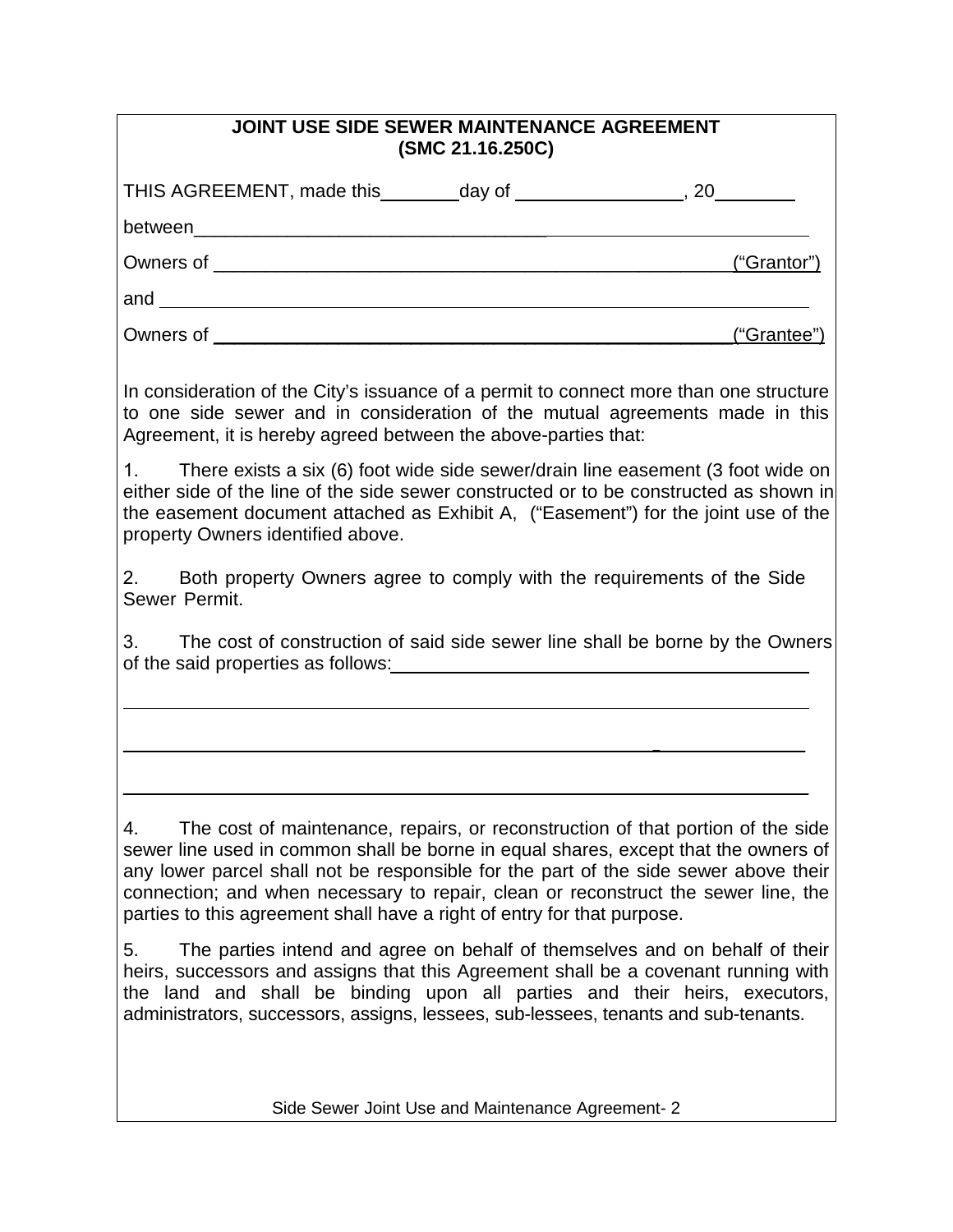| <b>SIGNATURES, ACKNOWLEDGEMENTS AND NOTARY</b> |                                                                                                                                                                                                                                                                                                                                                                                                                                                                                                  |                                                                                                                                                                                                                                           |  |
|------------------------------------------------|--------------------------------------------------------------------------------------------------------------------------------------------------------------------------------------------------------------------------------------------------------------------------------------------------------------------------------------------------------------------------------------------------------------------------------------------------------------------------------------------------|-------------------------------------------------------------------------------------------------------------------------------------------------------------------------------------------------------------------------------------------|--|
|                                                | (INDIVIDUAL—attach more pages if needed)                                                                                                                                                                                                                                                                                                                                                                                                                                                         |                                                                                                                                                                                                                                           |  |
| Dated: <u>______________________</u>           |                                                                                                                                                                                                                                                                                                                                                                                                                                                                                                  |                                                                                                                                                                                                                                           |  |
|                                                |                                                                                                                                                                                                                                                                                                                                                                                                                                                                                                  |                                                                                                                                                                                                                                           |  |
| Owner/Grantor                                  | the uses and purposes mentioned in the instrument.                                                                                                                                                                                                                                                                                                                                                                                                                                               | I certify that I know or have satisfactory evidence that<br>is the person who appeared before me, and said person acknowledged that he/she<br>signed this instrument and acknowledged it to be his/her free and voluntary act for         |  |
| <b>Printed Name</b>                            | Date: ______________                                                                                                                                                                                                                                                                                                                                                                                                                                                                             | NOTARY PUBLIC in and for the State of<br>Washington                                                                                                                                                                                       |  |
| <b>Address</b>                                 |                                                                                                                                                                                                                                                                                                                                                                                                                                                                                                  |                                                                                                                                                                                                                                           |  |
|                                                |                                                                                                                                                                                                                                                                                                                                                                                                                                                                                                  |                                                                                                                                                                                                                                           |  |
|                                                |                                                                                                                                                                                                                                                                                                                                                                                                                                                                                                  | Use this space for Notary Seal                                                                                                                                                                                                            |  |
|                                                | $\begin{tabular}{c} \textbf{Country of} \end{tabular} \end{tabular} \begin{tabular}{c} \begin{tabular}{c} \multicolumn{1}{c}{} \multicolumn{1}{c}{} \multicolumn{1}{c}{} \multicolumn{1}{c}{} \multicolumn{1}{c}{} \multicolumn{1}{c}{} \multicolumn{1}{c}{} \multicolumn{1}{c}{} \multicolumn{1}{c}{} \multicolumn{1}{c}{} \multicolumn{1}{c}{} \multicolumn{1}{c}{} \multicolumn{1}{c}{} \multicolumn{1}{c}{} \multicolumn{1}{c}{} \multicolumn{1}{c}{} \multicolumn{1}{c}{} \multicolumn{1}{$ |                                                                                                                                                                                                                                           |  |
| Owner/Grantee                                  | the uses and purposes mentioned in the instrument.                                                                                                                                                                                                                                                                                                                                                                                                                                               | I certify that I know or have satisfactory evidence that________<br>is the person who appeared before me, and said person acknowledged that he/she<br>signed this instrument and acknowledged it to be his/her free and voluntary act for |  |
| <b>Printed Name</b>                            | Date: __________________                                                                                                                                                                                                                                                                                                                                                                                                                                                                         |                                                                                                                                                                                                                                           |  |
|                                                |                                                                                                                                                                                                                                                                                                                                                                                                                                                                                                  | NOTARY PUBLIC in and for the State of<br>Washington<br>Residing at_________                                                                                                                                                               |  |
| <b>Address</b>                                 |                                                                                                                                                                                                                                                                                                                                                                                                                                                                                                  | PRINT NAME: 2008 2010 12:00:00 PRINT NAME:                                                                                                                                                                                                |  |
|                                                |                                                                                                                                                                                                                                                                                                                                                                                                                                                                                                  |                                                                                                                                                                                                                                           |  |
|                                                |                                                                                                                                                                                                                                                                                                                                                                                                                                                                                                  |                                                                                                                                                                                                                                           |  |
|                                                |                                                                                                                                                                                                                                                                                                                                                                                                                                                                                                  | Use this space for Notary Seal                                                                                                                                                                                                            |  |
| State of Washington                            |                                                                                                                                                                                                                                                                                                                                                                                                                                                                                                  |                                                                                                                                                                                                                                           |  |
|                                                |                                                                                                                                                                                                                                                                                                                                                                                                                                                                                                  | Side Sewer Joint Use and Maintenance Agreement - Page ___                                                                                                                                                                                 |  |

Г